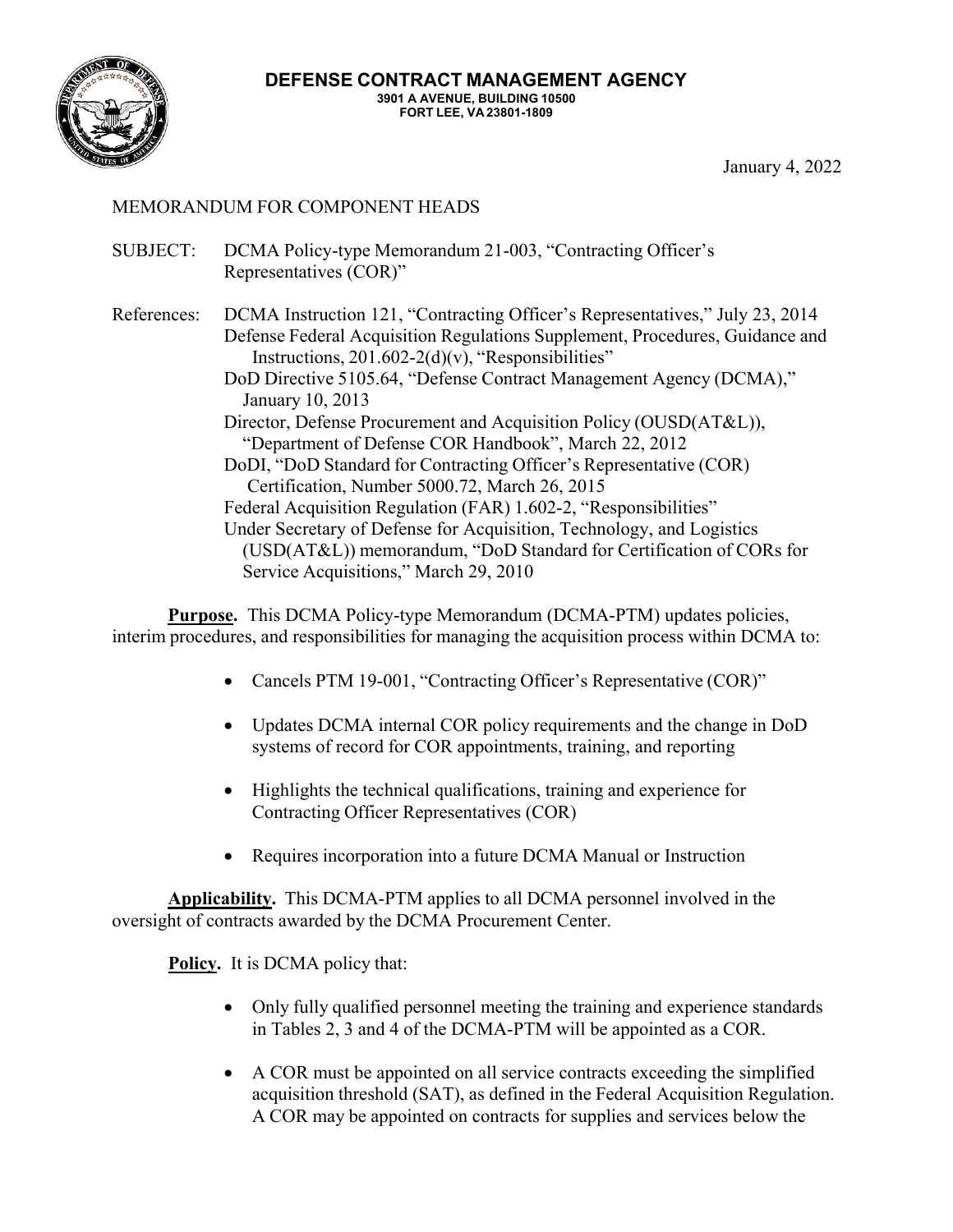SAT when the contracting officer (KO) determines that it is in the government's best interest

- COR nomination and appointment will follow the policy and procedures according to the DoD COR Handbook, DoDI 5000.72, and additional DoD COR guidance
- Contracts not exceeding the SAT may be exempt from the requirement to appoint a COR if the KO determines that the following three conditions are met:
	- o The contract will be awarded using simplified acquisition procedures
	- o The requirement is not complex
	- o The KO documents the official contract file in writing as to why the appointment of a COR is unnecessary
- The duty station of the COR or alternate COR (ACOR) must be located at or near the services being performed
- The Procurement Integrated Enterprise Environment (PIEE) COR Joint Appointment Module (JAM) will be utilized to record the nomination, appointment, and management of all CORs
- The COR Surveillance Performance Module (SPM) will be utilized as the system of record for contractor surveillance, performance monitoring, and COR reporting
- The COR nomination will be accomplished concurrently with the submission of the purchase request package to the Procurement Center or external contracting agency
- A COR must be formally appointed no later than contract award

#### **Responsibilities.**

- Contracting Officer. The DCMA KO will:
	- $\circ$  Identify, by the complexity of the work (Type A, B or C; see Training and Experience), the responsibilities to be performed by the COR and the qualification requirements
	- o Ensure the COR is familiar with and understands their role and responsibilities and has completed all required COR training prior to appointment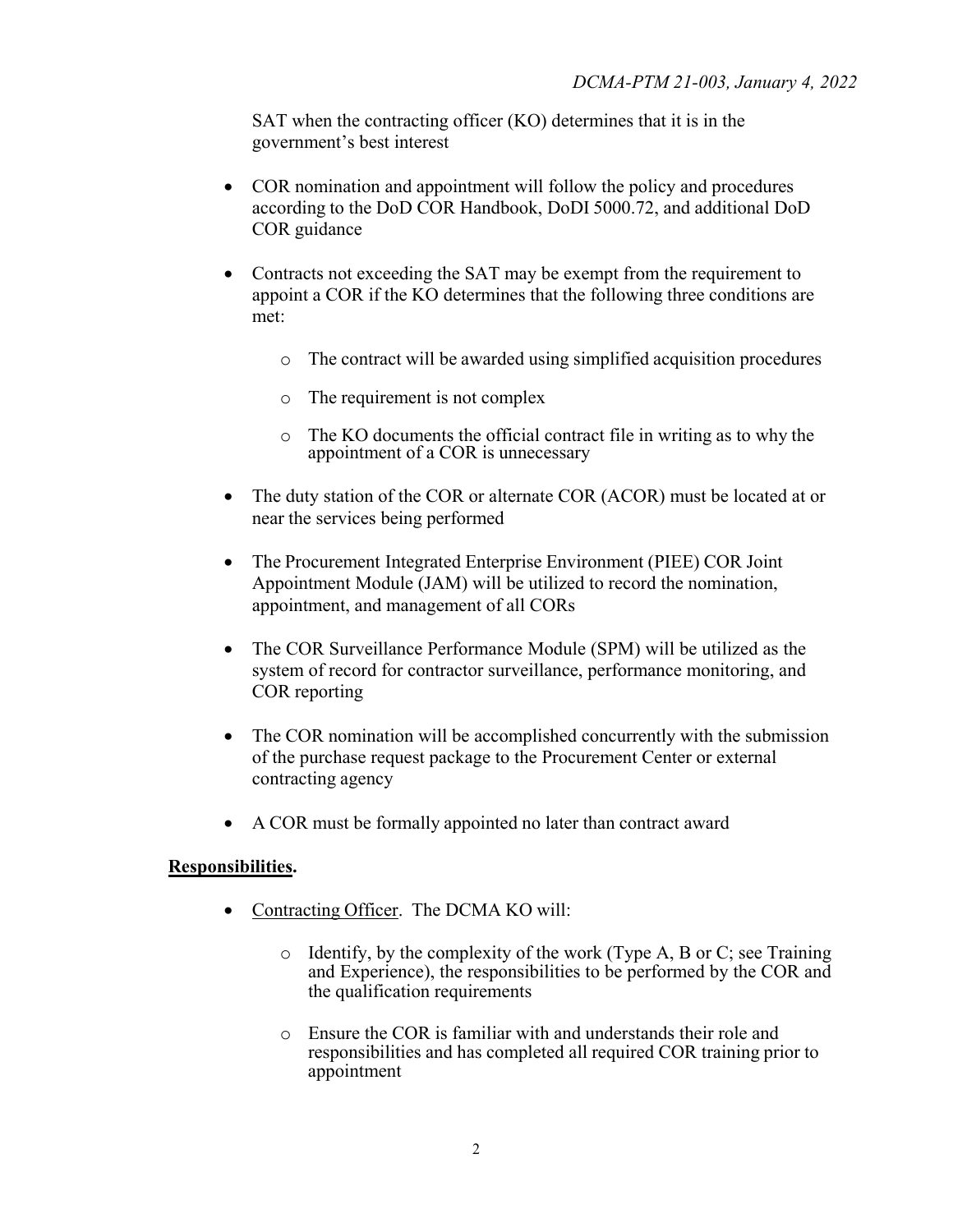- o Ensure all training certificates, the Quality Assurance Surveillance Plan (QASP) and other documents required by the KO are uploaded into JAM prior to the appointment of the COR
- o Provide contract-specific training (e.g., post-award orientation) to all CORs regardless of experience or formal training completed
- o Provide input on the COR's performance to the COR's supervisor in their annual performance assessment
- o Ensure the COR appointment letter is forwarded to the contractor
- o Review the monthly COR reports
- Requiring Activity (RA)/COR Supervisor. The RA will:
	- o Identify a prospective COR
	- o Review the COR nominee's qualification package; verify the COR nominee has the necessary technical qualifications, training, and experience; and nominate the prospective COR through the JAM module
	- o Ensure all training certificates and other documents required by the KO are uploaded into JAM prior to the nomination of the COR.
	- o Ensure the COR nominee has no personal conflicts of interest in performing their responsibilities
	- o Provide input on the performance of the COR as a part of the COR's annual performance assessment
- COR. The COR will:
	- o Be familiar with the DoD COR Handbook
	- o Complete all mandatory training (Type A, B or C), or equivalents, agency required training and certifications before COR nomination. Creates or updates profile in JAM Module with profile, contract, and training information
	- o Review and understand the terms and conditions of the contract and perform COR responsibilities as designated by the KO, including obtaining and maintaining proper insight to discuss performance, surveillance, invoicing, and other contractual issues with the contractor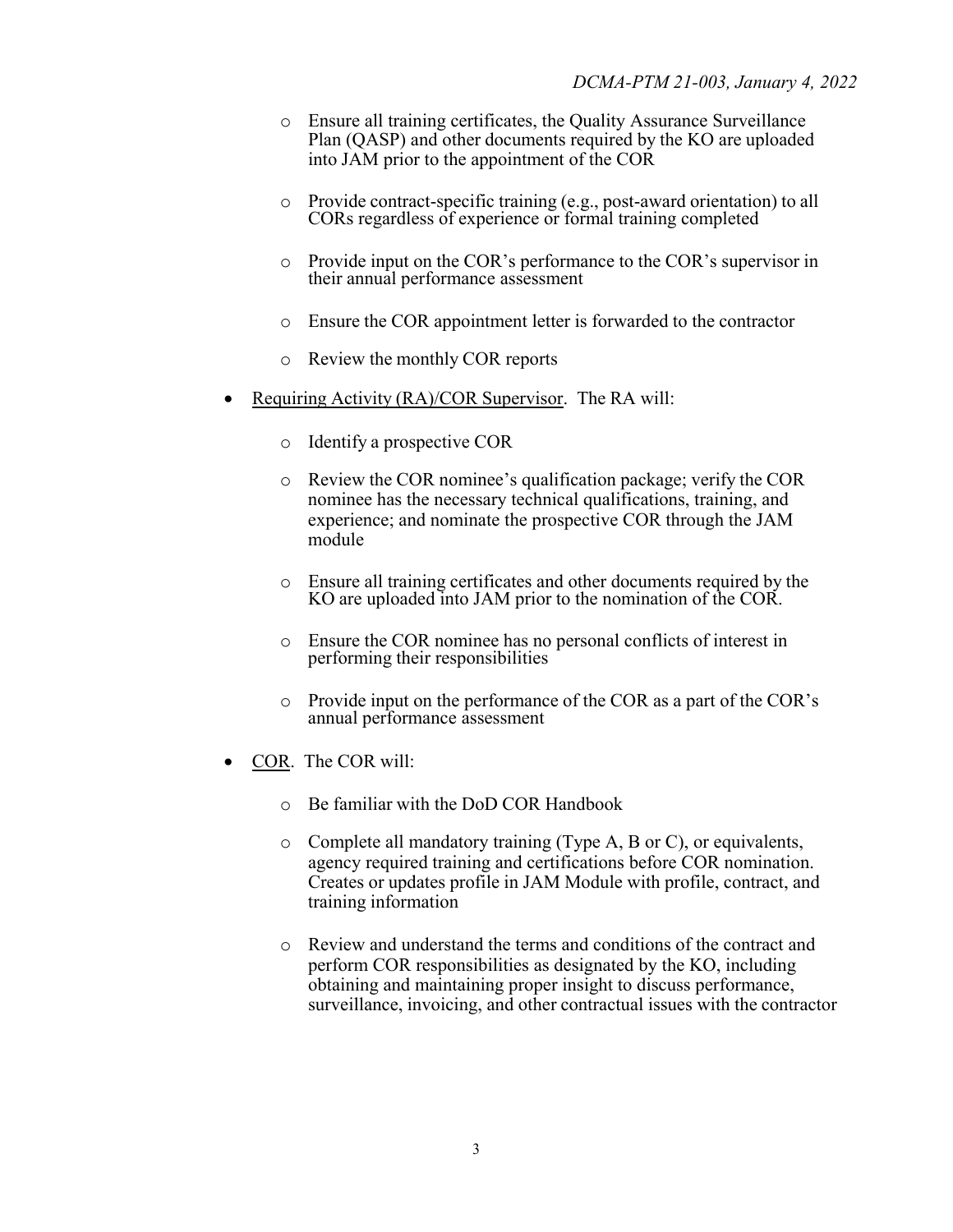and the KO as needed

- o Not appoint, designate, re-designate or sub-designate COR responsibilities to other persons
- o Establish and maintain individual COR contract files for each assigned contract, and make available all COR files for review by the KO
- o Perform reviews and/or inspection of contractor deliverables before accepting services and ensure contractor is performing satisfactorily and progressing according to contract terms prior to approving invoices
- o Notify the COR supervisor and the KO in sufficient time to permit timely appointment and transition to a successor COR in the event a COR needs relief from COR duties (transfers, retires, or otherwise vacates the position)
- o Submit monthly (contractor) performance reports to the KO via SPM
- o Make all reports, records and communications available to the supervisor, the successor COR, and the KO when the COR appointment is terminated

**Management Internal Controls.** The internal controls applicable to the management oversight of the acquisition team are shown in Table 1.

| <b>TASK</b>                                                                                                     | <b>RISK</b> (if not performed)                                                                                                                                                                                                                                     | <b>INTERNAL CONTROL</b>                                                                                                                                                                                                                        |  |  |  |
|-----------------------------------------------------------------------------------------------------------------|--------------------------------------------------------------------------------------------------------------------------------------------------------------------------------------------------------------------------------------------------------------------|------------------------------------------------------------------------------------------------------------------------------------------------------------------------------------------------------------------------------------------------|--|--|--|
| <b>COR</b><br><b>NOMINATION</b><br>RA nominates<br><b>COR</b>                                                   | • Execution of requirement is delayed<br>• Non-compliance with policy and DoD<br><b>COR Handbook</b>                                                                                                                                                               | • Purchase Request package returned to RA if COR<br>nomination is not completed (KO verifies through JAM)<br>• No Acquisition Review Board (ARB) will be scheduled if<br>the COR nomination is not completed in JAM                            |  |  |  |
| <b>COR</b><br><b>APPOINTMENT</b>                                                                                | • Contract award may be made without<br>a COR Appointment<br>• Government monitoring and or<br>surveillance will not occur<br>• Government will not receive the<br>correct/proper services/supplies<br>• Non-compliance with policy and DoD<br><b>COR Handbook</b> | Contract award will not be approved by the ARB without<br>$\bullet$<br>a COR appointment letter<br>The performance of the KO will be reflected in their<br>annual performance assessment, if contract award is made<br>with no COR appointment |  |  |  |
| <b>MONITOR COR</b><br><b>PERFORMANCE</b><br>KO and RA will<br>review and assess<br>performance of<br><b>COR</b> | • Non-compliance with DoD/federal<br>regulations, policy and DoD COR<br>Handbook                                                                                                                                                                                   | • Periodic sampling of JAM Tool conducted by the<br>KO/RA/Contract Specialist (CS)<br>• Annual review of COR files conducted by the KO/RA/CS<br>• The performance of the COR will be reflected in their<br>annual performance assessment       |  |  |  |

**Table 1. Management Internal Controls**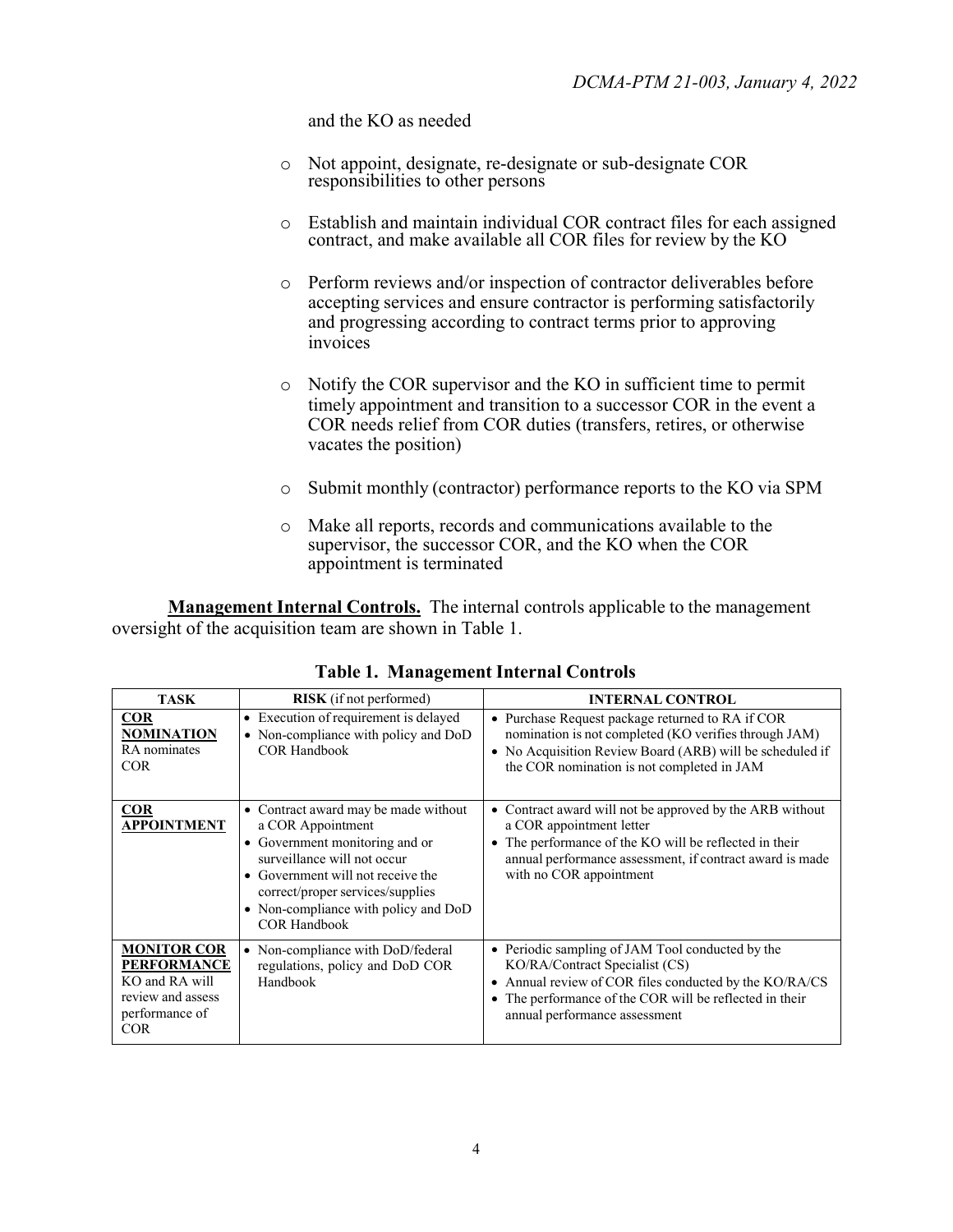| <b>MONITOR</b><br><b>CONTRACTOR</b><br><b>PERFORMANCE</b><br><b>COR</b> monitors<br>contractor<br>performance                                                                                                                                                                  | • Performance of contractor may not<br>comply with terms/conditions of<br>contract                                                                                                                                   | • The COR submits monthly performance reports to the KO<br>by the 5th day of the following month for review (e.g.,<br>September data will be reported NLT 5 October)<br>• Contractor to establish an In-Process Review on a<br>reoccurring monthly basis (e.g., 1 <sup>st</sup> Monday of every<br>month)<br>• The performance of the COR will be reflected in their<br>annual performance assessment<br>• The performance of the contractor will be reflected in the<br><b>Contractor Performance Assessment Reporting System</b><br>(CPARS) |
|--------------------------------------------------------------------------------------------------------------------------------------------------------------------------------------------------------------------------------------------------------------------------------|----------------------------------------------------------------------------------------------------------------------------------------------------------------------------------------------------------------------|-----------------------------------------------------------------------------------------------------------------------------------------------------------------------------------------------------------------------------------------------------------------------------------------------------------------------------------------------------------------------------------------------------------------------------------------------------------------------------------------------------------------------------------------------|
| <b>ACCEPTANCE</b><br><b>OF SERVICES</b><br>COR performs<br>reviews/inspections<br>of contractor<br>services/supplies<br>prior to acceptance                                                                                                                                    | • Government may not receive the<br>correct/proper services/supplies<br>• Expenditure of funds lost on services<br>not received or partially received<br>• Non-compliance with policy and DoD<br><b>COR Handbook</b> | • The COR submits a monthly performance report to the<br>KO by the 5th day of the following month for review<br>(e.g., September data will be reported NLT 5 October)<br>• The performance of the COR will be reflected in their<br>annual performance assessment                                                                                                                                                                                                                                                                             |
| <b>COR</b><br><b>TERMINATION</b><br><b>BY KO</b><br>RA to notify KO<br>when COR<br>appointment<br>requires<br>termination (i.e.,<br>COR transfers,<br>unsatisfactory<br>performance,<br>retires, etc.); KO<br>reviews new COR<br>nomination and<br>makes timely<br>appointment | • No surveillance/monitoring of<br>contractor by the government<br>• Non-compliance with policy and DoD<br>Handbook                                                                                                  | • RA to validate all service contracts and COR<br>appointments via the ARB<br>• The performance of the KO, COR and RA supervisor will<br>be reflected in their annual performance assessment                                                                                                                                                                                                                                                                                                                                                  |

### **Training and Experience.**

- Any individual appointed by the KO under the authority of FAR 1.602 is, by definition, a COR and must comply with the DoD COR training standards.
- The Under Secretary of Defense for Acquisition, Technology, and Logistics (USD(AT&L)) memorandum dated March 29, 2010, established the "DoD Standard for Certification of CORs for Service Acquisitions" (DoD COR Standard).
- DCMA personnel nominated and appointed as a COR to administer and monitor contracts awarded by an external agency (e.g., Defense Information Systems Agency) must complete all DoD mandatory training as well as any additional training required by the external contracting agency/office.
- The KO determines the standard and defines the minimum COR competencies, experience, and training requirements based on the nature and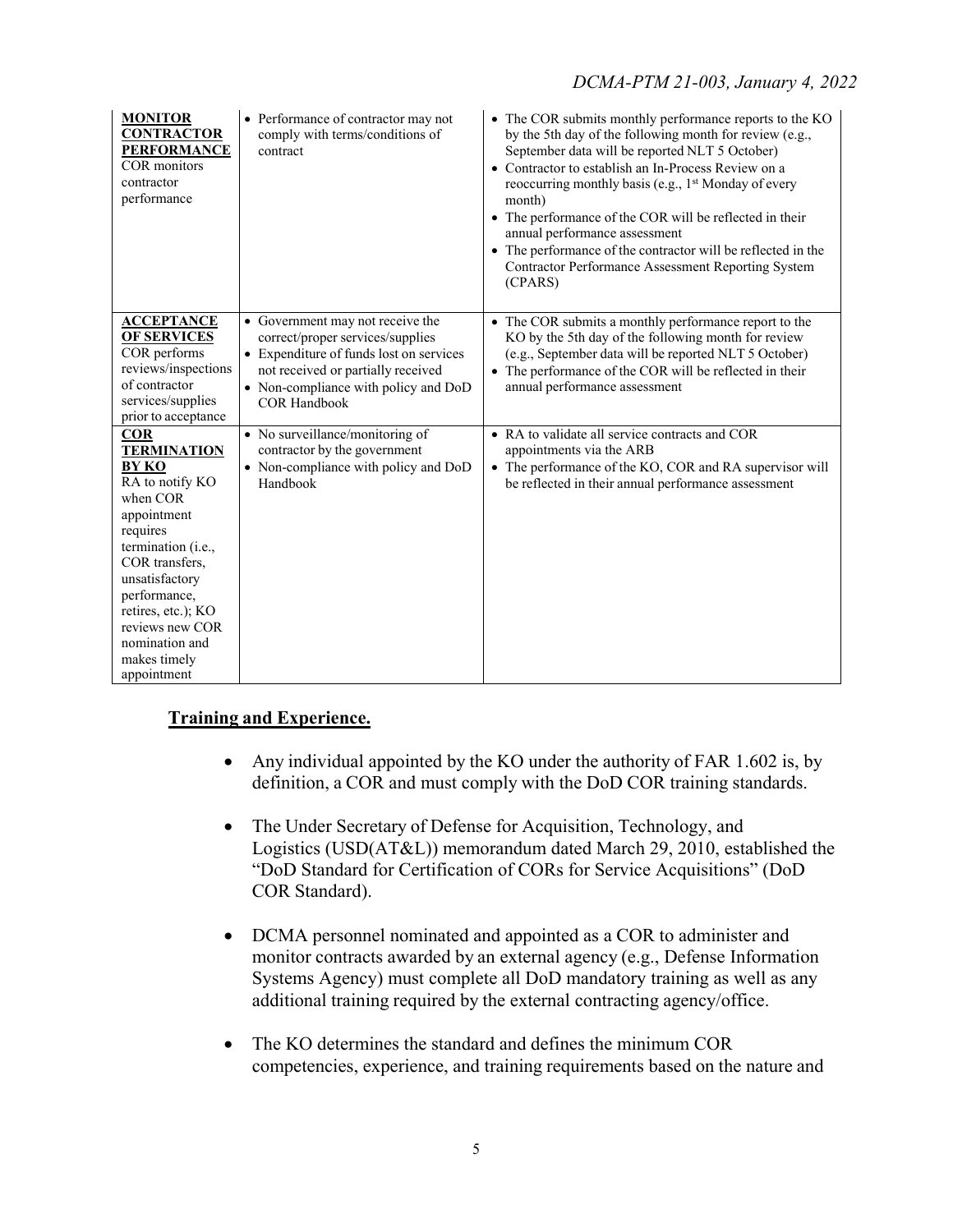complexity of the contract requirement and performance risk. The DoD COR standard identifies three types of training and experience requirements.

 $\circ$  Type A. Fixed-price requirements without incentives, low performance risk (see Table 2).

o Type B. Other than fixed-price requirements without incentives, low performance risk. At a minimum, CORs on any contract that is not firm fixed price must meet Type B training, experience, and competency requirements (see Table 3).

o Type C. Unique contract requirements that necessitate a professional license, higher education, or specialized training beyond the Type B requirements (see Table 4).

### **Table 2. Type A**

**Type A**: Fixed-price, without incentives, low-risk performance risk requirements. The training and agency experience requirements are shown below.

| <b>TYPE A</b>                                                                                                                                                                                                                                                                                                                                                                                                                                                                                                                                                                                                                                                                                                                                                                                                                                                                                                                                      | <b>TYPE A</b>                                                                                                                                                                                                                                                                                                                  | <b>TYPE A</b>                                                                                                                                                                                                                                                                                                                    |
|----------------------------------------------------------------------------------------------------------------------------------------------------------------------------------------------------------------------------------------------------------------------------------------------------------------------------------------------------------------------------------------------------------------------------------------------------------------------------------------------------------------------------------------------------------------------------------------------------------------------------------------------------------------------------------------------------------------------------------------------------------------------------------------------------------------------------------------------------------------------------------------------------------------------------------------------------|--------------------------------------------------------------------------------------------------------------------------------------------------------------------------------------------------------------------------------------------------------------------------------------------------------------------------------|----------------------------------------------------------------------------------------------------------------------------------------------------------------------------------------------------------------------------------------------------------------------------------------------------------------------------------|
| <b>Training</b>                                                                                                                                                                                                                                                                                                                                                                                                                                                                                                                                                                                                                                                                                                                                                                                                                                                                                                                                    | <b>Refresher Training</b>                                                                                                                                                                                                                                                                                                      | <b>Agency Experience</b>                                                                                                                                                                                                                                                                                                         |
| • DAU CLC 106, "Contracting Officer's<br>Representative with a Mission Focus"<br>https://www.dau.mil<br>• DAU CLC 206, "COR in a Contingency<br>Environment," when applicable.<br>https://www.dau.mil<br>• Minimum 1 hour Acquisition Ethics Training<br>(Agency provided training OR DAU CLM 003,<br>"Overview of Acquisition Ethics", (annually))<br>https://www.dau.mil<br>• Combatting Trafficking in Persons (CTIP) training<br>http://ctip.defense.gov<br>• Wide Area Workflow (WAWF) training.<br>https://wawf.eb.mil/ or PIEE<br>https://piee.eb.mil/piee-landing/<br>• Contract-specific training from the KO<br>ADDITIONAL TRAINING, when applicable<br>• DAU Course FAC-089 for contracts exceeding \$1<br>mil,<br>https://icatalog.dau.edu/mobile/CLModuleDetails.<br>$\frac{\text{aspx}}{\text{id}}$ =12385<br>(Formerly CPARS Overview and Quality/<br>Narrative Writing)<br>• Any additional training mandated by the agency<br>KO. | • Minimum of 8 hours COR specific<br>training every 3 years OR prior to<br>assuming COR responsibilities, if<br>the individual has not served as a<br>COR within the previous 24<br>months<br>• Minimum of 1 hour of Ethics<br>training (annually) (Agency<br>provided training or DAU CLM<br>003)<br>CTIP (tri-annually)<br>٠ | • Minimum of 6 months unless<br>waived. The waiver must be<br>included in the nomination<br>package<br>· Relevant technical experience: As<br>determined by the nominating<br>supervisor for the KO's<br>consideration<br>• General competencies: As<br>determined by the nominating<br>supervisor for the KO's<br>consideration |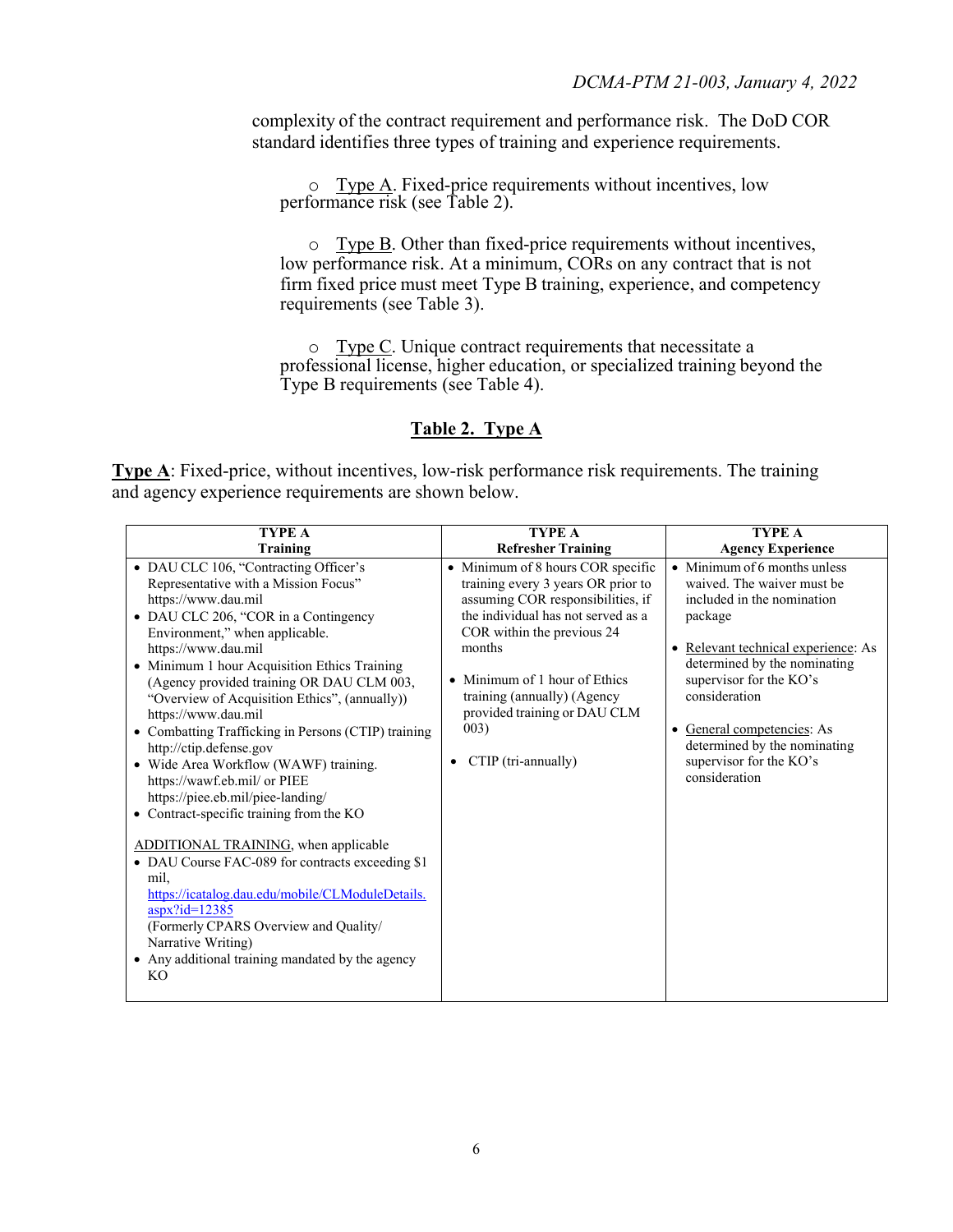# **Table 3. Type B**

**Type B**: Other than fixed-price, without incentives, low performance risk requirements. The training and agency experience requirements are shown below.

| <b>TYPE B</b>                                                                                                                                                                                                                                                                                                                                                                                                                                                                                                                                                                                                                                                                                                                                                                                                                                                                                                                                                                               | <b>TYPE B</b>                                                                                                                                                                                                                                                                                                                   | <b>TYPE B</b>                                                                                                                                                                                                                                                                                                                            |  |
|---------------------------------------------------------------------------------------------------------------------------------------------------------------------------------------------------------------------------------------------------------------------------------------------------------------------------------------------------------------------------------------------------------------------------------------------------------------------------------------------------------------------------------------------------------------------------------------------------------------------------------------------------------------------------------------------------------------------------------------------------------------------------------------------------------------------------------------------------------------------------------------------------------------------------------------------------------------------------------------------|---------------------------------------------------------------------------------------------------------------------------------------------------------------------------------------------------------------------------------------------------------------------------------------------------------------------------------|------------------------------------------------------------------------------------------------------------------------------------------------------------------------------------------------------------------------------------------------------------------------------------------------------------------------------------------|--|
| Training                                                                                                                                                                                                                                                                                                                                                                                                                                                                                                                                                                                                                                                                                                                                                                                                                                                                                                                                                                                    | <b>Refresher Training</b>                                                                                                                                                                                                                                                                                                       | <b>Agency Experience</b>                                                                                                                                                                                                                                                                                                                 |  |
| • DAU COR 222, "Contracting Officer's<br>Representative" (classroom) or DAU CLC 222<br>"Contracting Officer's Representative" (online)<br>https://www.dau.mil<br>• DAU CLC 206, "COR in a Contingency<br>Environment," when applicable.<br>https://www.dau.mil<br>• Minimum 1 hour Acquisition Ethics Training<br>(Agency provided training OR DAU CLM 003,<br>"Overview of Acquisition Ethics", (annually))<br>https://www.dau.mil<br>• Combatting Trafficking in Persons (CTIP) training<br>http://ctip.defense.gov<br>· Wide Area Workflow (WAWF) training.<br>https://wawf.eb.mil/ or PIEE<br>https://piee.eb.mil/piee-landing/<br>• Contract-specific training from the KO<br>ADDITIONAL TRAINING, when applicable<br>• DAU Course FAC-089 for contracts exceeding \$1<br>mil.<br>https://icatalog.dau.edu/mobile/CLModuleDetails.<br>$aspx$ ?id=12385<br>(Formerly CPARS Overview and Quality/<br>Narrative Writing)<br>• Any additional training mandated by the agency<br><b>KO</b> | • Minimum of 16 hours COR<br>specific training every 3 years OR<br>prior to assuming COR<br>responsibilities, if the individual<br>has not served as a COR within<br>the previous 24 months<br>• Minimum of 1 hour of Ethics<br>training (annually) (Agency<br>provided training or DAU CLM<br>003.<br>CTIP (tri-annually)<br>٠ | $\bullet$ Minimum of 12 months unless<br>waived. The waiver must be<br>addressed in the nomination<br>package<br>· Relevant technical experience: As<br>determined by the nominating<br>supervisor for the KO's<br>consideration<br>General competencies: As<br>determined by the nominating<br>supervisor for the KO's<br>consideration |  |